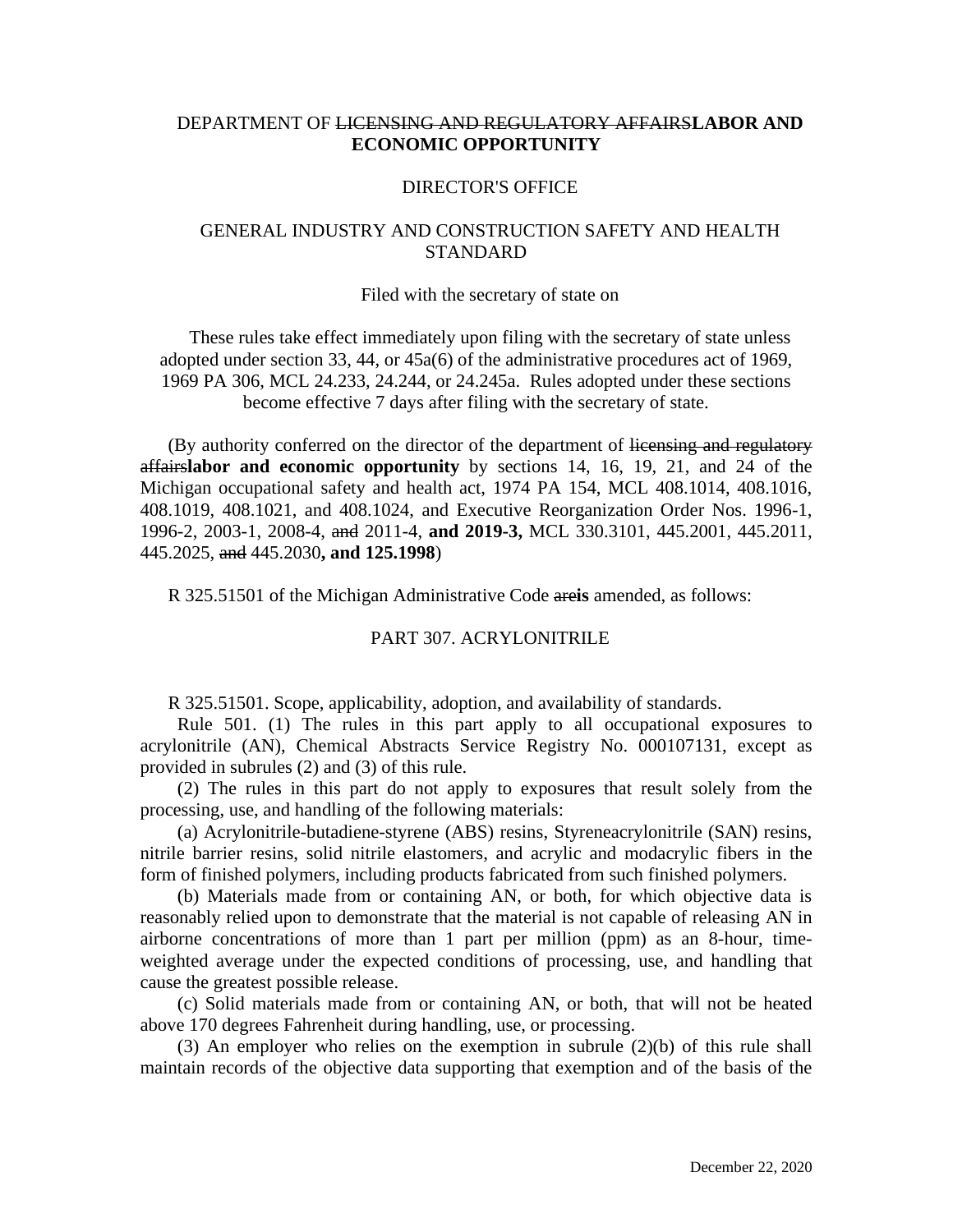employer's reliance on the data, as provided in 29 CFR 1910.1045(q), which is adopted by reference in subrule (4) of this rule.

 (4) The following federal Occupational Safety and Health Administration (OSHA) regulations are adopted by reference in these rules:

(a) 29 CFR 1910.1045**,** "Acrylonitrile," as amended March 26, 2012**May 14, 2019**.

 (b) 29 CFR 1910.1045, appendix A "Substance safety data sheet for acrylonitrile," as amended January 8, 1998.

 (c) 29 CFR 1910.1045, appendix B "Substance technical guidelines for acrylonitrile," as in effect as of the effective date of these rules.

 (d) 29 CFR 1910.1045, appendix C "Medical surveillance guidelines for acrylonitrile," as in effect as of the effective date of these rules.

 (e) 29 CFR 1910.1045, appendix D "Sampling and analytical methods for acrylonitrile," as amended February 13, 1996.

(5) A reference to 29 CFR 1910.132**,** and 1910.133 means all of the following:

 (a) General Industry Safety and Health Standard Part 33. "Personal Protective Equipment."

 (b) General Industry Safety and Health Standard Part 433. "Personal Protective Equipment."

 (6) A reference to 29 CFR 1910.1200 means Occupational Health Standard Part 430. "Hazard Communication."

 (7) A reference to 29 CFR 1910.134 means Occupational Health Standard **General Industry and Construction Safety and Health Standard** Part 451. "Respiratory Protection."

 (8) A reference to 29 CFR 1910.1020 means General Industry and Construction Safety and Health Standard Part 470. "Employee Medical Records and Trade Secrets."

 (9) A reference to 29 CFR 1910.141 means General Industry Safety and Health Standard Part 474. "Sanitation."

 (10) The adopted federal regulations have the same force and effect as a rule promulgated under the Michigan occupational safety and health act, 1974 PA 154, MCL 408.1001 to 408.1094.

 (11) The OSHA regulations adopted in these rules are available from the United States Department of Labor, Occupational Safety and Health Administration website, [www.osha.gov,](http://www.osha.gov/) at no charge, as of the time of adoption of these rules.

 (12) The regulations adopted in these rules are available for inspection at the Department of Licensing and Regulatory Affairs**Labor and Economic Opportunity**, MIOSHA, Regulatory Services**Standards and FOIA** Section, 530 West Allegan Street, P.O. Box 30643, Lansing, Michigan, 48909-8143.

(13) The regulations adopted in these rules may be obtained from the publisher or the Department of Licensing and Regulatory Affairs**Labor and Economic Opportunity**, MIOSHA, Regulatory Services**Standards and FOIA** Section, 530 West Allegan Street, P.O. Box 30643, Lansing, Michigan, 48909-8143, at the cost charged in this rule, plus \$20.00 for shipping and handling.

(14) The following Michigan <del>Occupational Safety and Health</del> Administration**occupational safety and health administration** (MIOSHA) standards are referenced in these rules. Up to 5 copies of these standards may be obtained at no charge from the Department of Licensing and Regulatory Affairs**Labor and Economic**